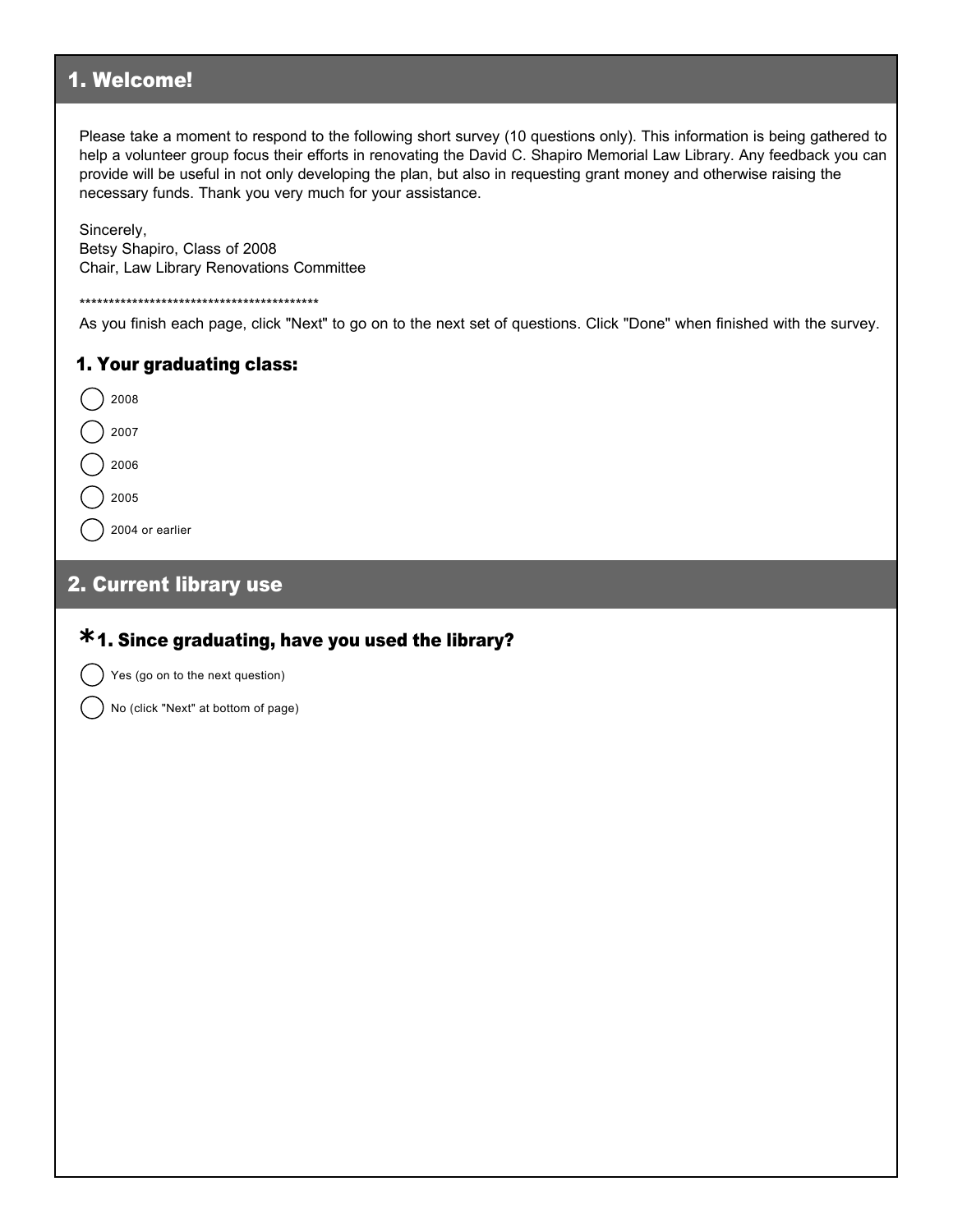| 2. When in the library, how often do you                                    |              |                                                 |                                             |  |
|-----------------------------------------------------------------------------|--------------|-------------------------------------------------|---------------------------------------------|--|
|                                                                             | <b>Never</b> | <b>Sometimes</b><br>(1-3 times a month or less) | <b>Often</b><br>(more than 4 times a month) |  |
| Do quiet individual<br>study/research                                       |              |                                                 |                                             |  |
| Do group study/research                                                     |              |                                                 |                                             |  |
| Meet colleagues or relax                                                    |              |                                                 |                                             |  |
| Get help from librarians or<br>library staff                                |              |                                                 |                                             |  |
| Check out circulating<br>materials                                          |              |                                                 |                                             |  |
| Use books/materials in the<br>library (but do not check<br>them out)        |              |                                                 |                                             |  |
| Use the public computers<br>(by Reference Desk & in<br>North Wing corridor) |              |                                                 |                                             |  |
| Use your own laptop                                                         |              |                                                 |                                             |  |
| Use study carrels                                                           |              |                                                 |                                             |  |
| Use study tables                                                            |              |                                                 |                                             |  |

## 3. Improvements to the library space

1. What do you believe would be the best use of limited resources to make the library space more inviting and useful to you or to current students? [IMPORTANT: Please check only your *top 5 choices*]

| Improved aesthetics (new paint, draperies, carpeting, artwork, | More comfortable ("lounge type") furniture                 |
|----------------------------------------------------------------|------------------------------------------------------------|
| etc.)                                                          | More individual computer workstations (outside of the lab) |
| More individual study space                                    | Computer workstations set up for group use                 |
| Lockable individual study carrels                              |                                                            |
| More public computers (outside of computer lab) - there are    | Improved lighting                                          |
| currently 6                                                    | More power outlets for laptops                             |
| More Ethernet (hard-wired) connections for laptops             | More computers in the computer lab                         |
| More group study space or group study rooms                    | More workspace next to each computer in the computer lab   |
| More photocopiers                                              | Coffee bar in library                                      |
| Technology-enhanced study rooms (equipped with, for example,   | Coffee bar in Swen Parson (but not in the library)         |
| flat-panel displays, wireless keyboards, CD/DVD player, video  |                                                            |
| creation/editing/annotating capabilities, etc.)                |                                                            |
| Improved signage                                               |                                                            |
|                                                                |                                                            |
|                                                                |                                                            |
|                                                                |                                                            |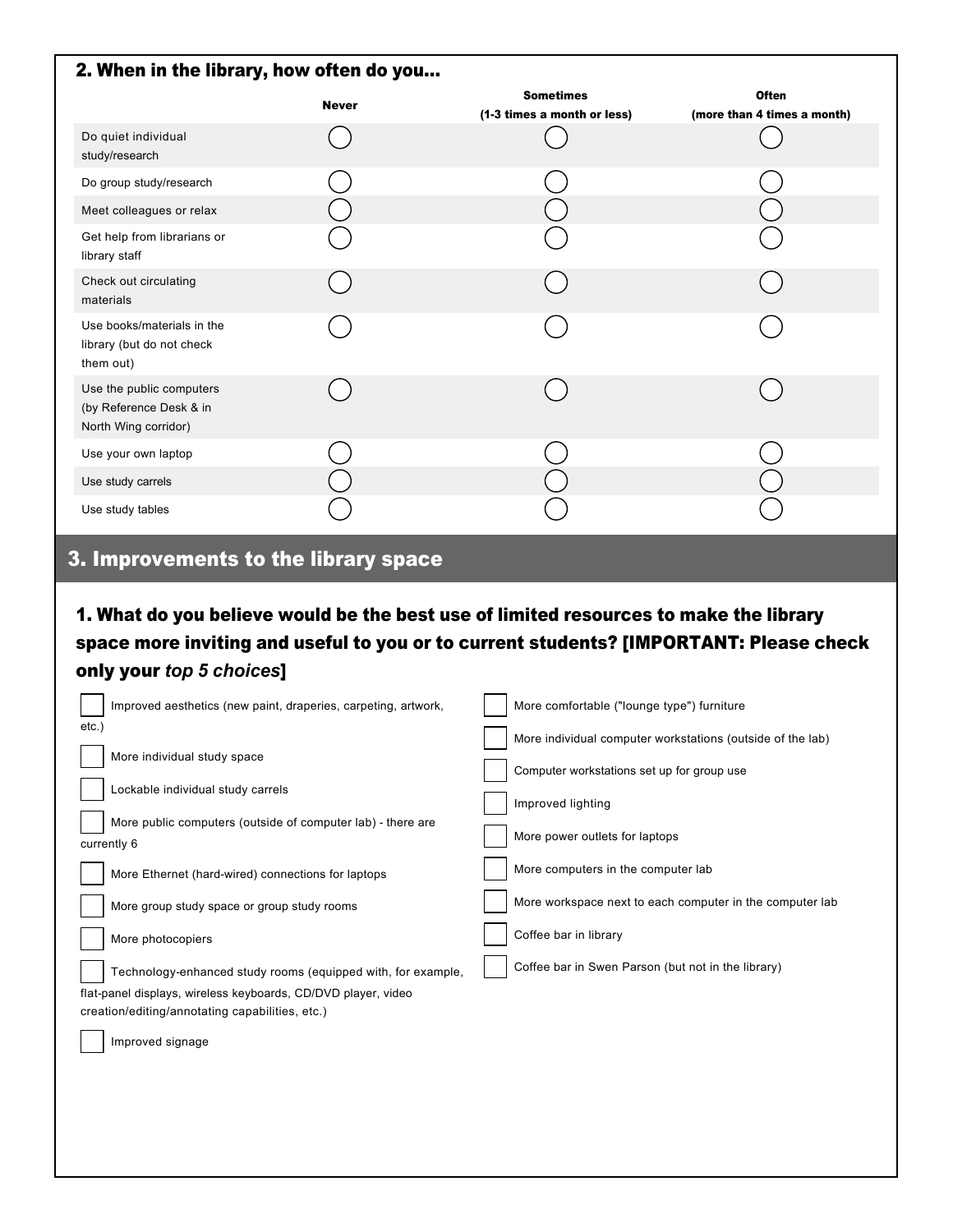| 2. Besides the options listed above, if another feature is important to your "ideal library                                                                  |  |  |  |
|--------------------------------------------------------------------------------------------------------------------------------------------------------------|--|--|--|
| space," please note it here:                                                                                                                                 |  |  |  |
|                                                                                                                                                              |  |  |  |
|                                                                                                                                                              |  |  |  |
| 4. Short-answer questions                                                                                                                                    |  |  |  |
| 1. What did/do you like best about the library's current space?                                                                                              |  |  |  |
|                                                                                                                                                              |  |  |  |
|                                                                                                                                                              |  |  |  |
| 2. What did/do you like least about the library's current space?                                                                                             |  |  |  |
|                                                                                                                                                              |  |  |  |
|                                                                                                                                                              |  |  |  |
| 3. What changes would most likely increase your utilization of the library?                                                                                  |  |  |  |
|                                                                                                                                                              |  |  |  |
|                                                                                                                                                              |  |  |  |
| 4. Any other thoughts or suggestions:                                                                                                                        |  |  |  |
|                                                                                                                                                              |  |  |  |
|                                                                                                                                                              |  |  |  |
|                                                                                                                                                              |  |  |  |
| 5. Follow-up                                                                                                                                                 |  |  |  |
|                                                                                                                                                              |  |  |  |
| 1. If you would be willing to be contacted for further questions and/or to participate in a                                                                  |  |  |  |
| focus group, please indicate your name, e-mail address, and a phone number below:<br>Name                                                                    |  |  |  |
| E-mail                                                                                                                                                       |  |  |  |
| Phone                                                                                                                                                        |  |  |  |
|                                                                                                                                                              |  |  |  |
| 6. Thank you!                                                                                                                                                |  |  |  |
|                                                                                                                                                              |  |  |  |
| Thank you very much for participating in this survey. The Law Library Renovations Committee:                                                                 |  |  |  |
| Betsy Shapiro, J.D., Class of 2008, Chair<br>Kathleen DiCola, J.D., Class of 2008                                                                            |  |  |  |
| David E. Murray, J.D.                                                                                                                                        |  |  |  |
| Linda Walt, J.D., Class of 1987<br>John Austin, Director, Law Library                                                                                        |  |  |  |
| Greg Anderson, Director of Career Opportunities & Development, College of Law                                                                                |  |  |  |
| Therese Clarke Arado, Instructional Services/Reference Librarian, Law Library<br>Sharon L. Nelson, Asst. Technical Services & Systems Librarian, Law Library |  |  |  |
|                                                                                                                                                              |  |  |  |